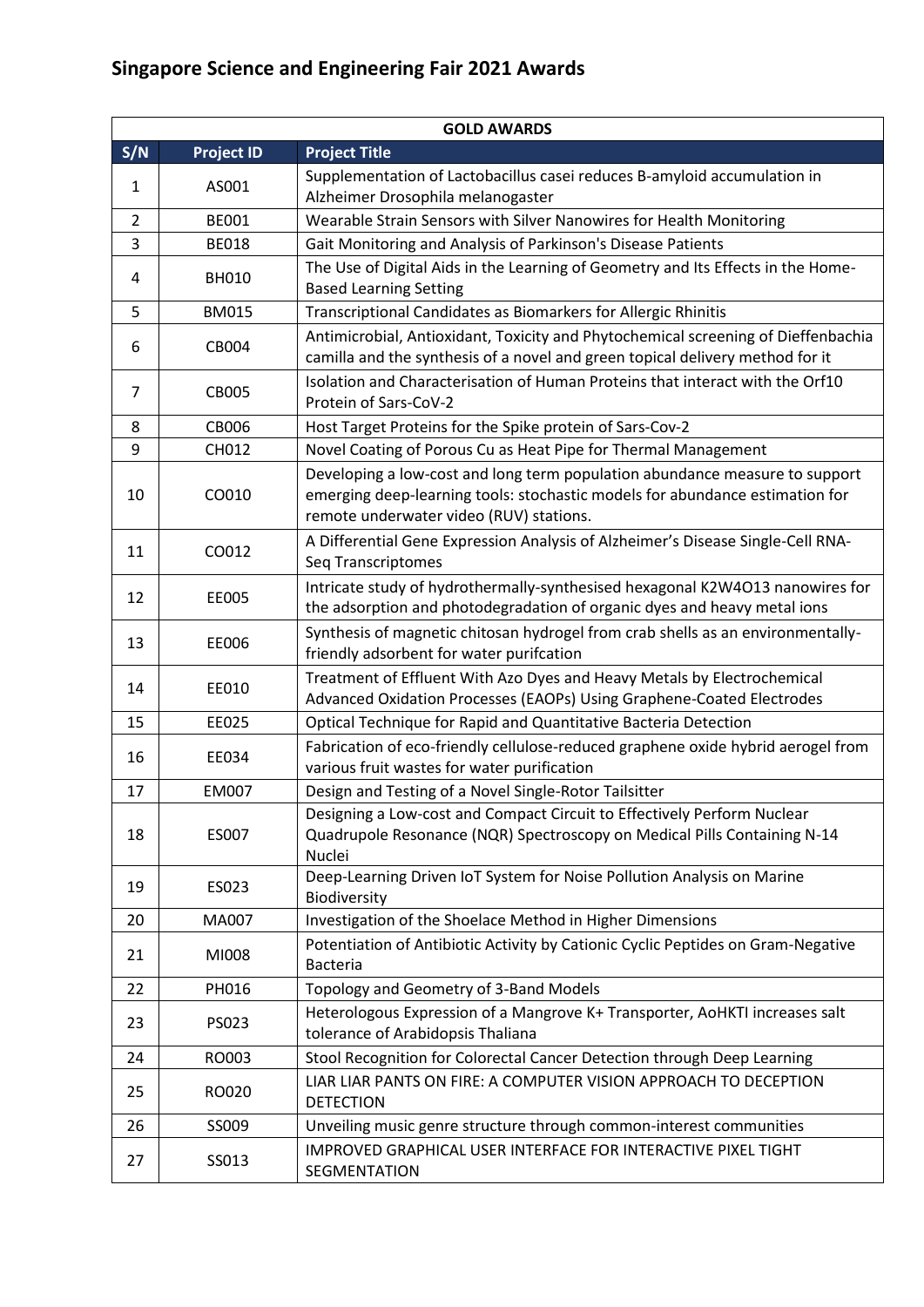| <b>SILVER AWARDS</b> |                                                                                                 |                                                                                                                                                                                                                                                                                                                                     |  |  |  |
|----------------------|-------------------------------------------------------------------------------------------------|-------------------------------------------------------------------------------------------------------------------------------------------------------------------------------------------------------------------------------------------------------------------------------------------------------------------------------------|--|--|--|
| S/N                  | <b>Project ID</b>                                                                               | <b>Project Title</b>                                                                                                                                                                                                                                                                                                                |  |  |  |
| 1                    | AS007                                                                                           | The Evolution of Colours in Butterflies                                                                                                                                                                                                                                                                                             |  |  |  |
| 2                    | <b>BH005</b>                                                                                    | Impact of Social Jet lag (SJL) on Depressive Symptoms of Adolescents                                                                                                                                                                                                                                                                |  |  |  |
| 3                    | <b>BH007</b>                                                                                    | Linguistic Indicators of Success in Aviation Emergencies: A Cockpit Voice Recorder<br>(CVR) Investigation                                                                                                                                                                                                                           |  |  |  |
| 4                    | <b>BI005</b>                                                                                    | Rapid Ligand Binding Assay of Zika Virus NS2B-NS3p for Drug Development using<br>19F-NMR Spectroscopy                                                                                                                                                                                                                               |  |  |  |
| 5                    | <b>BI017</b>                                                                                    | Investigating the antioxidant potential of berries namely Blueberry (Vaccinium<br>corymbosum), Blackberry (Rubus fruticosus), Raspberry (Rubus idaeus),<br>Cranberry (Vaccinium subg. Oxycoccus), and Strawberry (Fragaria ananassa)<br>through a mung bean shoot (Vigna radiata) bioassay and Onion root (Allium<br>Cepa) bioassay |  |  |  |
| 6                    | CB001                                                                                           | Supplementary DHA ameliorates motor and cognitive dysfunction in Drosophila<br>melanogaster model of Alzheimer's Disease                                                                                                                                                                                                            |  |  |  |
| 7                    | CH030                                                                                           | Synthesis and Intercalating Abilities of Ruthenium-Arene Complexes with<br>Chalcone and Bidentate Ligand                                                                                                                                                                                                                            |  |  |  |
| 8                    | CO004                                                                                           | Artificial Intelligence Models for Predicting Statin-Induced Myalgia using Clinical<br>and Genetic Factors                                                                                                                                                                                                                          |  |  |  |
| 9                    | EA003                                                                                           | Synthesis of an Eco-friendly and Reusable Magnetic Ferrofluid using Orange Peel<br><b>Extract for Oil Spill Cleanup</b>                                                                                                                                                                                                             |  |  |  |
| 10                   | EA007                                                                                           | Green synthesis of calcium hydroxyapatite using eggshells for the removal of<br>heavy metal ions and fluoride ions                                                                                                                                                                                                                  |  |  |  |
| 11                   | EA014                                                                                           | Potential of Acid and Alkali chemical activators of Biochar for the Effective<br>Removal of Ibuprofen                                                                                                                                                                                                                               |  |  |  |
| 12                   | ES016                                                                                           | Wideband Sinuous Antenna Design                                                                                                                                                                                                                                                                                                     |  |  |  |
| 13                   | MA004                                                                                           | Brannan's conjecture and trigonometric polynomials: the case strictly between<br>$0.5$ and $1$                                                                                                                                                                                                                                      |  |  |  |
| 14                   | MA006                                                                                           | Investigating the Effectiveness of Non-pharmaceutical Interventions on COVID-19                                                                                                                                                                                                                                                     |  |  |  |
| 15                   | MA031                                                                                           | Characterisation of Quantum Walk with Cross-Entropy                                                                                                                                                                                                                                                                                 |  |  |  |
| 16                   | MA040                                                                                           | Riemann Zeta Function: A Real Analytic Approach                                                                                                                                                                                                                                                                                     |  |  |  |
| 17                   | MS001                                                                                           | Synthesis of Novel Silica Aerogel Composites                                                                                                                                                                                                                                                                                        |  |  |  |
| 18                   | MS015                                                                                           | Emergence of Fluorescence Properties in Human Hair tailored by Focused Laser<br>Beam                                                                                                                                                                                                                                                |  |  |  |
| 19                   | MS026                                                                                           | Formation and stability of tannic acid and gelatin multi-layers                                                                                                                                                                                                                                                                     |  |  |  |
| 20                   | PH018                                                                                           | Quantification of Kinetic Friction Coefficient with Timoshenko Oscillator                                                                                                                                                                                                                                                           |  |  |  |
| 21                   | PH024                                                                                           | 2D Moire Heterostructure                                                                                                                                                                                                                                                                                                            |  |  |  |
| 22                   | RO001                                                                                           | Cross-lingual Information Retrieval                                                                                                                                                                                                                                                                                                 |  |  |  |
| 23                   | RO008                                                                                           | Machine Learning/Deep Learning Techniques for Advanced Image Inference<br>Tasks                                                                                                                                                                                                                                                     |  |  |  |
| 24                   | RO025                                                                                           | Data-Driven Method for Li-Ion Battery Health Monitoring                                                                                                                                                                                                                                                                             |  |  |  |
| 25                   | RO036                                                                                           | <b>EMG Signals Decoding</b>                                                                                                                                                                                                                                                                                                         |  |  |  |
| 26                   | VAE-U-nets: Addressing the weaknesses of GANs used for image resolution<br>RO050<br>enhancement |                                                                                                                                                                                                                                                                                                                                     |  |  |  |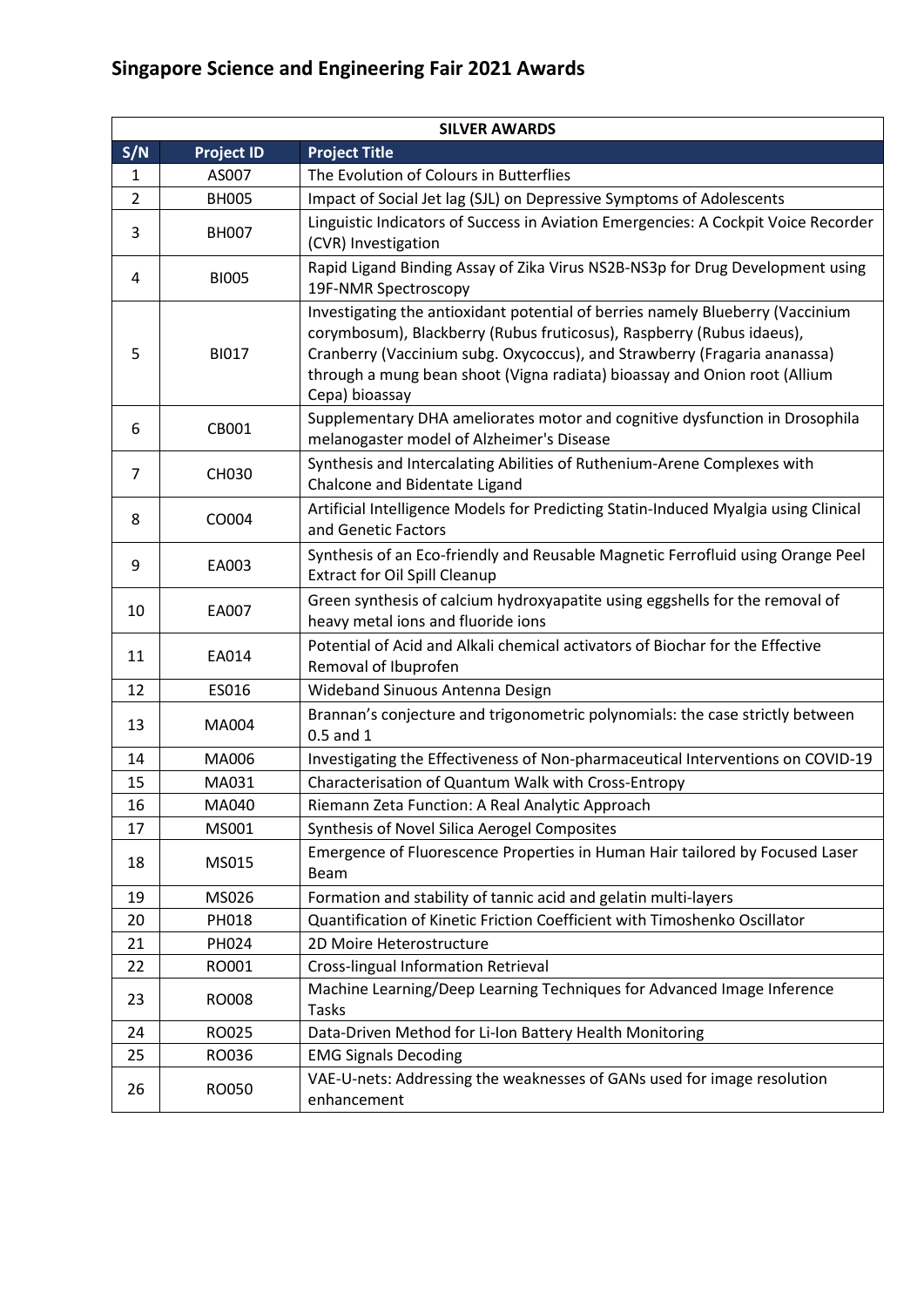| <b>SILVER AWARDS</b>                             |       |                                                                                                                                 |  |
|--------------------------------------------------|-------|---------------------------------------------------------------------------------------------------------------------------------|--|
| S/N<br><b>Project Title</b><br><b>Project ID</b> |       |                                                                                                                                 |  |
| 27                                               | RO051 | Automatic diagnosis of Coronary Artery Disease through multi-vessel analysis of<br>coronary angiograms with a novel AI approach |  |
| 28                                               | SS018 | Developing Suspect Detection Systems using Machine Learning                                                                     |  |
| 29                                               | SS028 | Detection and Removal of Obstructions in Still Images Utilising Machine Learning                                                |  |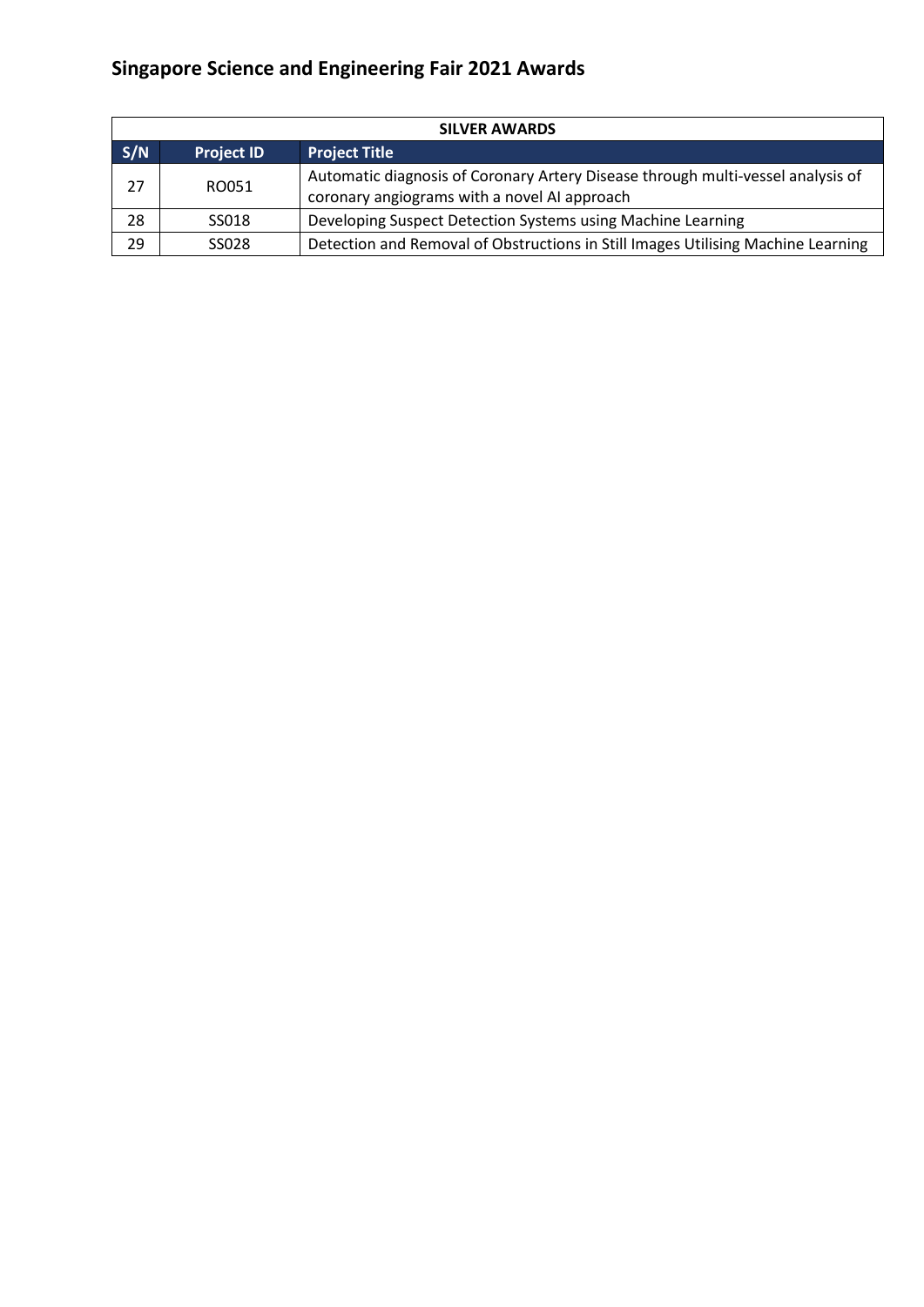| <b>BRONZE AWARDS</b> |                   |                                                                                                                                                                                                                                                                                |  |  |
|----------------------|-------------------|--------------------------------------------------------------------------------------------------------------------------------------------------------------------------------------------------------------------------------------------------------------------------------|--|--|
| S/N                  | <b>Project ID</b> | <b>Project Title</b>                                                                                                                                                                                                                                                           |  |  |
| 1                    | <b>BE008</b>      | Electrocardiogram-based Arrhythmia Classification using Machine Learning and<br><b>Complexity Analysis Techniques</b>                                                                                                                                                          |  |  |
| $\overline{2}$       | <b>BE012</b>      | Limb Hypothermia for Preventing Chemotherapy Induced Peripheral Neuropathy:<br>Effects of Different Limb Hypothermia Modalities on Motor Nerve Functions                                                                                                                       |  |  |
| 3                    | <b>BE015</b>      | Development of a Paper-based Test for the Detection of IL-6                                                                                                                                                                                                                    |  |  |
| 4                    | <b>BM001</b>      | Investigation of Lactobacillus casei in the Treatment of Parkinson's Disease in the<br>Nematode Model Caenorhabditis elegans                                                                                                                                                   |  |  |
| 5                    | <b>BM008</b>      | Elucidating the role of MAMDC2 in head and neck squamous cancer                                                                                                                                                                                                                |  |  |
| 6                    | CO001             | A Computational Model of Microtubule Dynamics for Multi-Nuclei Positioning in<br>Myotubes                                                                                                                                                                                      |  |  |
| 7                    | EA011             | Effectiveness of Non-defatted _Carica_Papaya Seed Powder as a Low-cost<br>Biosorbent in the Removal of Wastewater Pollutants                                                                                                                                                   |  |  |
| 8                    | EE011             | Investigating the effectiveness of common biodegradable waste products in<br>Singapore in cleaning up oil spills                                                                                                                                                               |  |  |
| 9                    | EE020             | Electrochemical Enhancement of Activated Carbon Fibre for the Purification of<br>Solvent Contaminated Pharmaceutical Effluents                                                                                                                                                 |  |  |
| 10                   | EM001             | Design of Underground Structure to Mitigate Effects of Soil Liquefaction                                                                                                                                                                                                       |  |  |
| 11                   | EY003             | Interfacial Engineering for High Efficiency Perovskite Solar Cells                                                                                                                                                                                                             |  |  |
| 12                   | MA010             | The Math Behind Scaffolding                                                                                                                                                                                                                                                    |  |  |
| 13                   | MA011             | Plague Inc: Mathematical Model of Contagions                                                                                                                                                                                                                                   |  |  |
| 14                   | MA016             | The study of epidemic model in the context of Singapore                                                                                                                                                                                                                        |  |  |
| 15                   | MA020             | Spectral Analysis of Public Transport Networks                                                                                                                                                                                                                                 |  |  |
| 16                   | MA030             | Analysis of a Pseudorandom Bit Generator Based on Elliptic Curves                                                                                                                                                                                                              |  |  |
| 17                   | MI004             | Investigating the effects of sugarcane and lotus root extracts on the growth of<br>Lactobacillus sp. and its effects on microbial antagonism.                                                                                                                                  |  |  |
| 18                   | MI014             | Investigating how the microbial community in the soil changes when Food Waste<br>Anaerobic Digestate is used as fertiliser for the cultivation of the vegetables<br>Bayam (Amaranthus dubius) and Chinese Cabbage (Brassica rapa) and its<br>implications on growth and yield. |  |  |
| 19                   | MI018             | Isolation & Characterisation of Salmonella Phages                                                                                                                                                                                                                              |  |  |
| 20                   | MI020             | Isolation and Characterisation of Acinetobacter Baumannii Phages from the<br>Environment                                                                                                                                                                                       |  |  |
| 21                   | MS014             | Coloured Carbon Black: A Laser Initiation                                                                                                                                                                                                                                      |  |  |
| 22                   | MS017             | Flora-scence: Graphene oxide-Blue Butterfly Pea Flower Composite                                                                                                                                                                                                               |  |  |
| 23                   | PH021             | A quasi-static approach to calculating the sinking time of damaged floaters and<br>verification of model's predictive power with motion path analysis                                                                                                                          |  |  |
| 24                   | PS001             | In-vitro propagation of Tillandsia bulbosa                                                                                                                                                                                                                                     |  |  |
| 25                   | <b>PS025</b>      | investigating how charcoal to soil ratio aids in remediating allelopathy                                                                                                                                                                                                       |  |  |
| 26                   | RO007             | COVID-19 fake news detection using deep learning                                                                                                                                                                                                                               |  |  |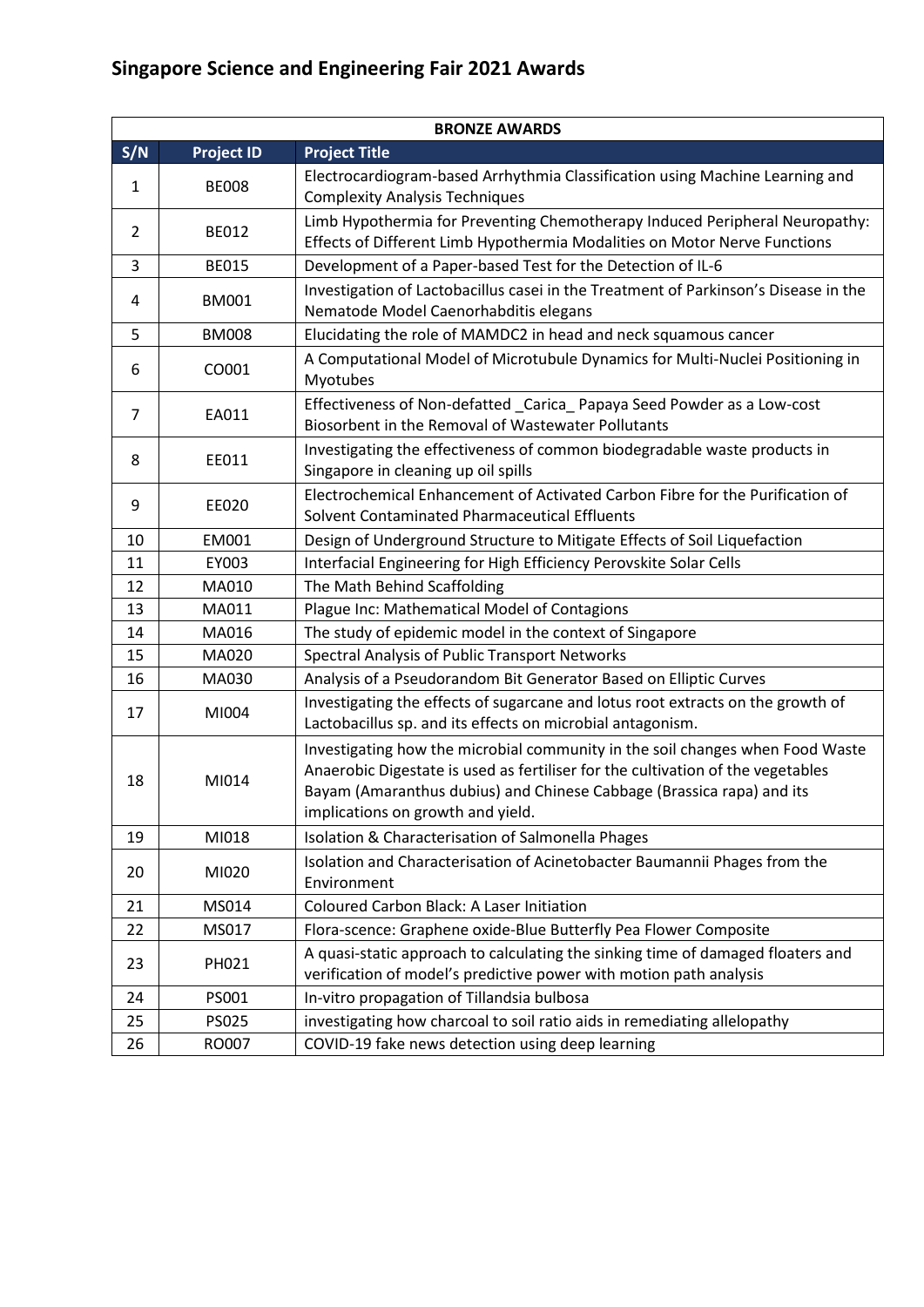| <b>BRONZE AWARDS</b> |                                                                                                                                                                  |                                                                                                                                                                              |  |  |
|----------------------|------------------------------------------------------------------------------------------------------------------------------------------------------------------|------------------------------------------------------------------------------------------------------------------------------------------------------------------------------|--|--|
| S/N                  | <b>Project Title</b><br><b>Project ID</b>                                                                                                                        |                                                                                                                                                                              |  |  |
| 27                   | RO011                                                                                                                                                            | Evaluation of a new multivariate uniformity metric based on information entropy<br>for efficiently accessing the uniformity of a meta-dataset based on an expertise<br>space |  |  |
| 28                   | RO013                                                                                                                                                            | Automating the playtesting of turn based strategy games using AI                                                                                                             |  |  |
| 29                   | RO022                                                                                                                                                            | Document Layout Analysis via Machine Learning                                                                                                                                |  |  |
| 30                   | RO037                                                                                                                                                            | Explaining Adversarial Vulnerability with a Data Sparsity Hypothesis                                                                                                         |  |  |
| 31                   | SS001                                                                                                                                                            | Evaluation of divided attention performance using overt and covert SSVEP with<br>different visual angles                                                                     |  |  |
| 32                   | SS017                                                                                                                                                            | Human Movement Analysis using Handphone IMU sensors                                                                                                                          |  |  |
| 33                   | Assessment of highly sensitive surface plasmon resonance biosensors for the<br><b>TM001</b><br>SARS-CoV-2 virus detection by computational modeling & simulation |                                                                                                                                                                              |  |  |
| 34                   | <b>TM005</b>                                                                                                                                                     | Automatic Classification of Tau-PET images using Deep Learning                                                                                                               |  |  |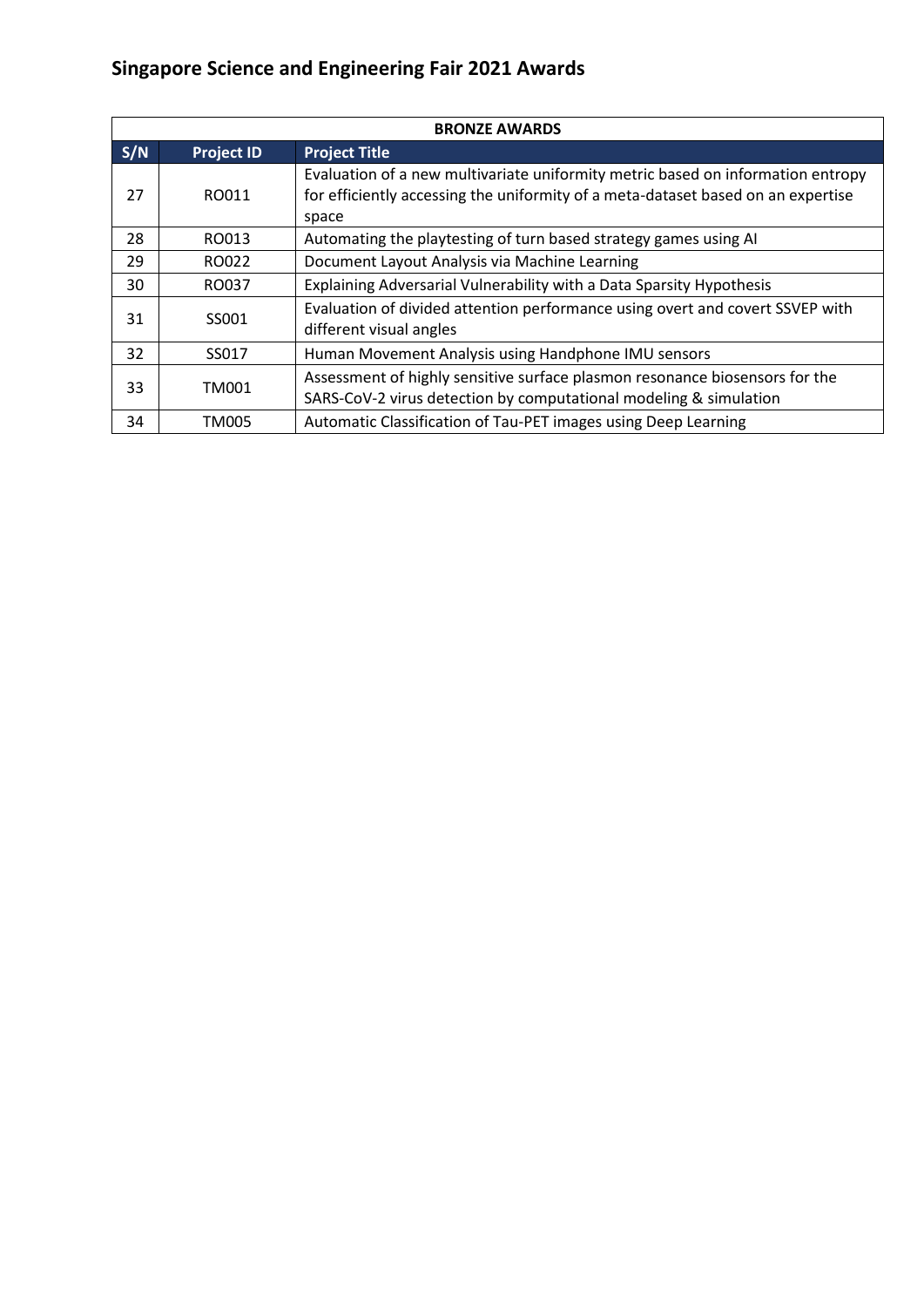|                | <b>MERIT AWARDS</b> |                                                                                                                                                          |  |  |
|----------------|---------------------|----------------------------------------------------------------------------------------------------------------------------------------------------------|--|--|
| S/N            | <b>Project ID</b>   | <b>Project Title</b>                                                                                                                                     |  |  |
| 1              | AS002               | Epigenetic modifications of fruitless in mushroom bodies influence male                                                                                  |  |  |
|                |                     | Drosophila courtship behaviour                                                                                                                           |  |  |
| $\overline{2}$ | <b>BE019</b>        | An Ex Vivo Beating Heart Study Model                                                                                                                     |  |  |
| 3              | <b>BH002</b>        | Effects of listening to motivational high and low tempo music on 400m sprint<br>performance in female youths.                                            |  |  |
| 4              | <b>BH015</b>        | Personalized Guided Perceptual Learning                                                                                                                  |  |  |
| 5              | CH023               | Asymmetric remote functionalization for enantioselective synthesis of<br>pharmaceutical molecules                                                        |  |  |
| 6              | <b>CH025</b>        | Metal Ion Release Assembly (MIRA): A Novel Approach to Ultrafast Deposition of<br>Conformal Two-Dimensional Material Multilayers on Arbitrary Substrates |  |  |
| 7              | EA005               | Investigating the application of the separation capabilities of a Zirconium MOF B-<br>oriented MFI zeolite membrane                                      |  |  |
| 8              | EA009               | Chitosan-modified rice husk biochar and its effects on heavy metal ion sorbency                                                                          |  |  |
| 9              | EE013               | Crude Oil Reclamation from polluted waters using Nets and Blowers                                                                                        |  |  |
| 10             | EE030               | Study of the properties of fruit seed starch bioplastics and the effects of gelatin<br>and used coffee grounds on it                                     |  |  |
| 11             | <b>EM003</b>        | Effectiveness of Canards Compared to Strakes as High Lift Devices                                                                                        |  |  |
| 12             | <b>EM008</b>        | Traffic Strategy for Mixed Traffic in Container Terminals                                                                                                |  |  |
| 13             | EM015               | Where Does the Signal Come From                                                                                                                          |  |  |
| 14             | EM018               | Investigation and Construction of a Hot Wire Anemometer                                                                                                  |  |  |
| 15             | EY005               | Future of solar energy: Global optimisation of all perovskite tandem solar cells<br>through artificial intelligence                                      |  |  |
| 16             | MA014               | Functional Equations with Permutations of Finite Order                                                                                                   |  |  |
| 17             | MA018               | <b>Optimisation of Water Systems</b>                                                                                                                     |  |  |
| 18             | MA023               | Variants of the Gale-Berlekamp Switching Game and their Solutions: Balancing<br>the Rectangle and the Cube                                               |  |  |
| 19             | MA027               | Investigating Number of 5G Small Cells Required in Singapore                                                                                             |  |  |
| 20             | MA029               | Brannan's conjecture and trigonometric polynomials                                                                                                       |  |  |
| 21             | MI012               | Comparison of Microbial Safety and Quality Indicators in Spontaneous v.s.<br>Probiotic-Controlled Fermentation of Carrots in a Home Fermentation Setting |  |  |
| 22             | MI019               | The Combinatory Effects of Microplastics and Emerging Contaminants on model<br>green alga Chlamydomonas Reinhardtii                                      |  |  |
| 23             | MS006               | Winding-less magnetometer to measure permeability and core losses                                                                                        |  |  |
| 24             | PH003               | A Numerical Simulation Study on Opinion Evolution in Complex Social Networks                                                                             |  |  |
| 25             | PH007               | Dynamics of a bouncing rigid capsule                                                                                                                     |  |  |
| 26             | PH009               | A Comprehensive Study into the Magnetic Levitation of a Magnetic Stirrer                                                                                 |  |  |
| 27             | PH023               | Viscous flow around a bottle                                                                                                                             |  |  |
| 28             | PH031               | An aeroacoustic study of the swinging sound tube                                                                                                         |  |  |
| 29             | <b>PS006</b>        | Effects of UV Light on Plant Development                                                                                                                 |  |  |
| 30             | RO006               | Into the Online World: Human or Bot?                                                                                                                     |  |  |
| 31             | RO021               | Determining feasibility of mixed integer linear programming problem by machine<br>learning                                                               |  |  |
| 32             | RO027               | Al Panorama Art of Proteins with Image Blending Deep Learning                                                                                            |  |  |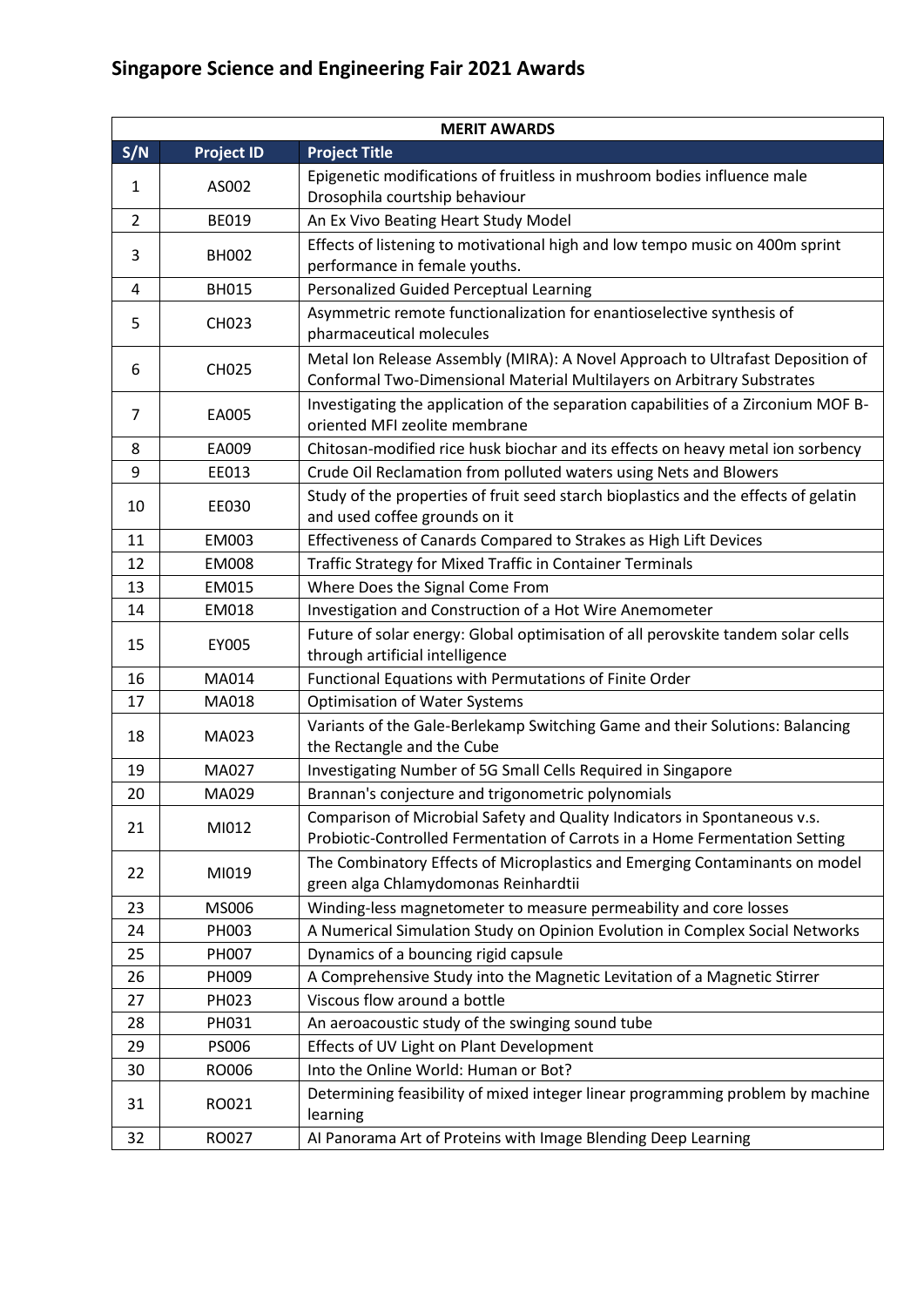| <b>MERIT AWARDS</b> |                                           |                                                                        |  |  |
|---------------------|-------------------------------------------|------------------------------------------------------------------------|--|--|
| S/N                 | <b>Project Title</b><br><b>Project ID</b> |                                                                        |  |  |
| 33                  | RO032                                     | AI-driven data sentiment analysis                                      |  |  |
| 34                  | RO033                                     | Finding Nemo: a fish-inspired soft robotic drone                       |  |  |
| 35                  | RO042                                     | <b>Motion Tracking for Fingers</b>                                     |  |  |
| 36                  | RO044                                     | Self-supervised Learning with Deep Neural Networks for Computer Vision |  |  |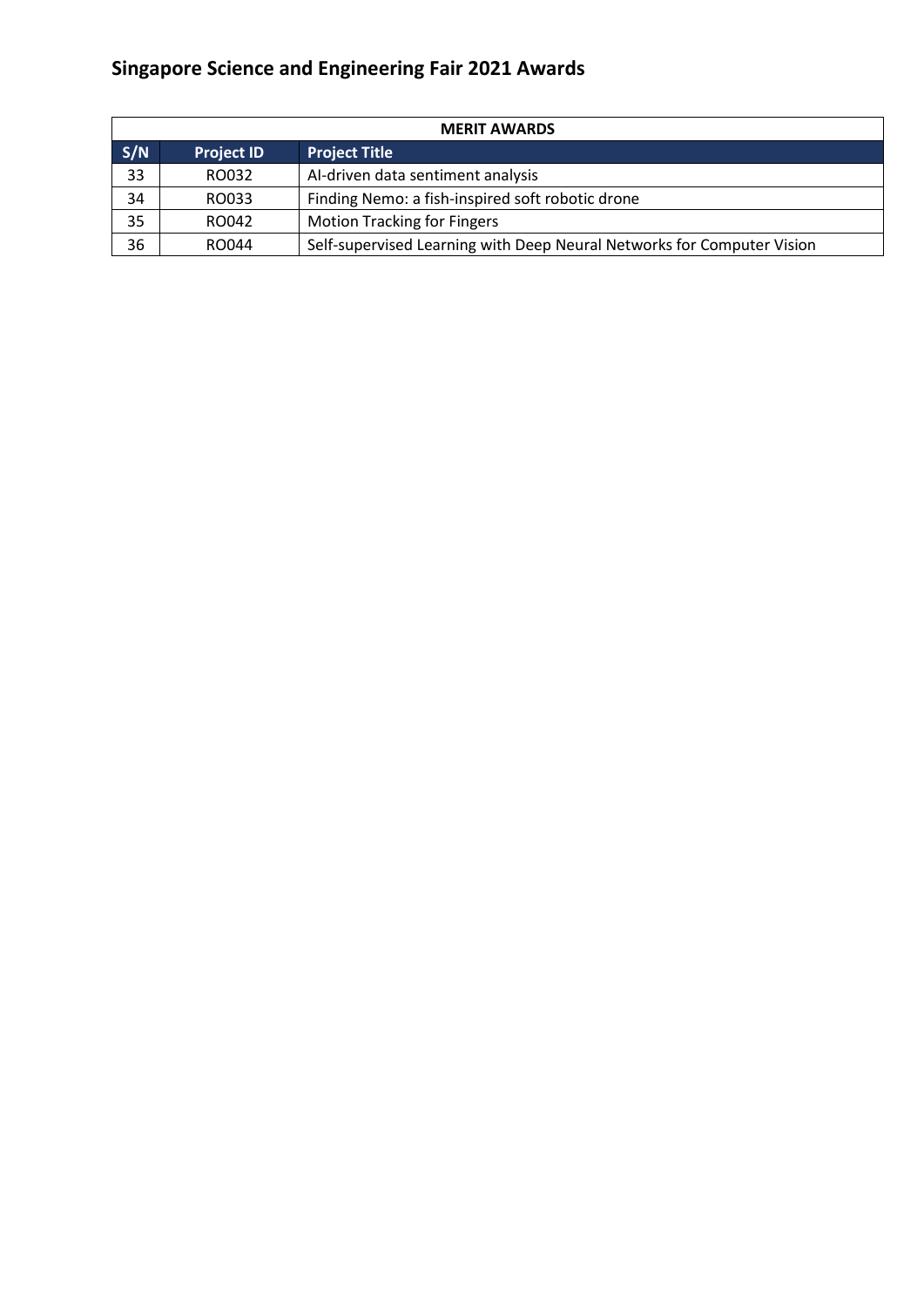| <b>SSEF SPECIAL AWARDS</b>                                                                                                                               |                   |                                                                                                                     |  |
|----------------------------------------------------------------------------------------------------------------------------------------------------------|-------------------|---------------------------------------------------------------------------------------------------------------------|--|
| <b>Organisation</b>                                                                                                                                      | <b>Project ID</b> | <b>Project Title</b>                                                                                                |  |
| Electrochemical<br>Society, Singapore<br><b>Chapter Special</b><br>Award                                                                                 | EY003             | Interfacial Engineering for High Efficiency Perovskite Solar Cells                                                  |  |
| Electrochemical<br>Society, Singapore<br><b>Chapter Special</b><br>Award                                                                                 | EY005             | Future of solar energy: Global optimisation of all perovskite<br>tandem solar cells through artificial intelligence |  |
| Electrochemical<br>Society, Singapore<br><b>Chapter Special</b><br>Award +<br>Institution of<br><b>Chemical Engineers</b><br>(IChemE) Singapore<br>Award | EY001             | Electricity Generation from Quercetin and Anthocyanin using<br><b>Microbial Fuel Cell</b>                           |  |
| Institution of<br><b>Chemical Engineers</b><br>(IChemE) Singapore<br>Award                                                                               | EY006             | Thermal Signature Analysis of Singapore's Housing<br>Infrastructure                                                 |  |
| Singapore<br>Association for the<br>Advancement of<br>Science (SAAS)                                                                                     | AS007             | The Evolution of Colours in Butterflies                                                                             |  |
| Singapore<br>Association for the<br>Advancement of<br>Science (SAAS)                                                                                     | <b>BH014</b>      | <b>SORBET Project</b>                                                                                               |  |
| Singapore<br>Association for the<br>Advancement of<br>Science (SAAS)                                                                                     | <b>BIOO8</b>      | Investigating Methods of Producing Bioplastics and its Physical<br>Properties with Different Amounts of HCl         |  |
| Singapore<br>Association for the<br>Advancement of<br>Science (SAAS)                                                                                     | CB006             | Host Target Proteins for the Spike protein of Sars-Cov-2                                                            |  |
| Singapore<br>Association for the<br>Advancement of<br>Science (SAAS)                                                                                     | CO001             | A Computational Model of Microtubule Dynamics for Multi-<br>Nuclei Positioning in Myotubes                          |  |
| Singapore<br>Association for the<br>Advancement of<br>Science (SAAS)                                                                                     | EA003             | Synthesis of an Eco-friendly and Reusable Magnetic Ferrofluid<br>using Orange Peel Extract for Oil Spill Cleanup    |  |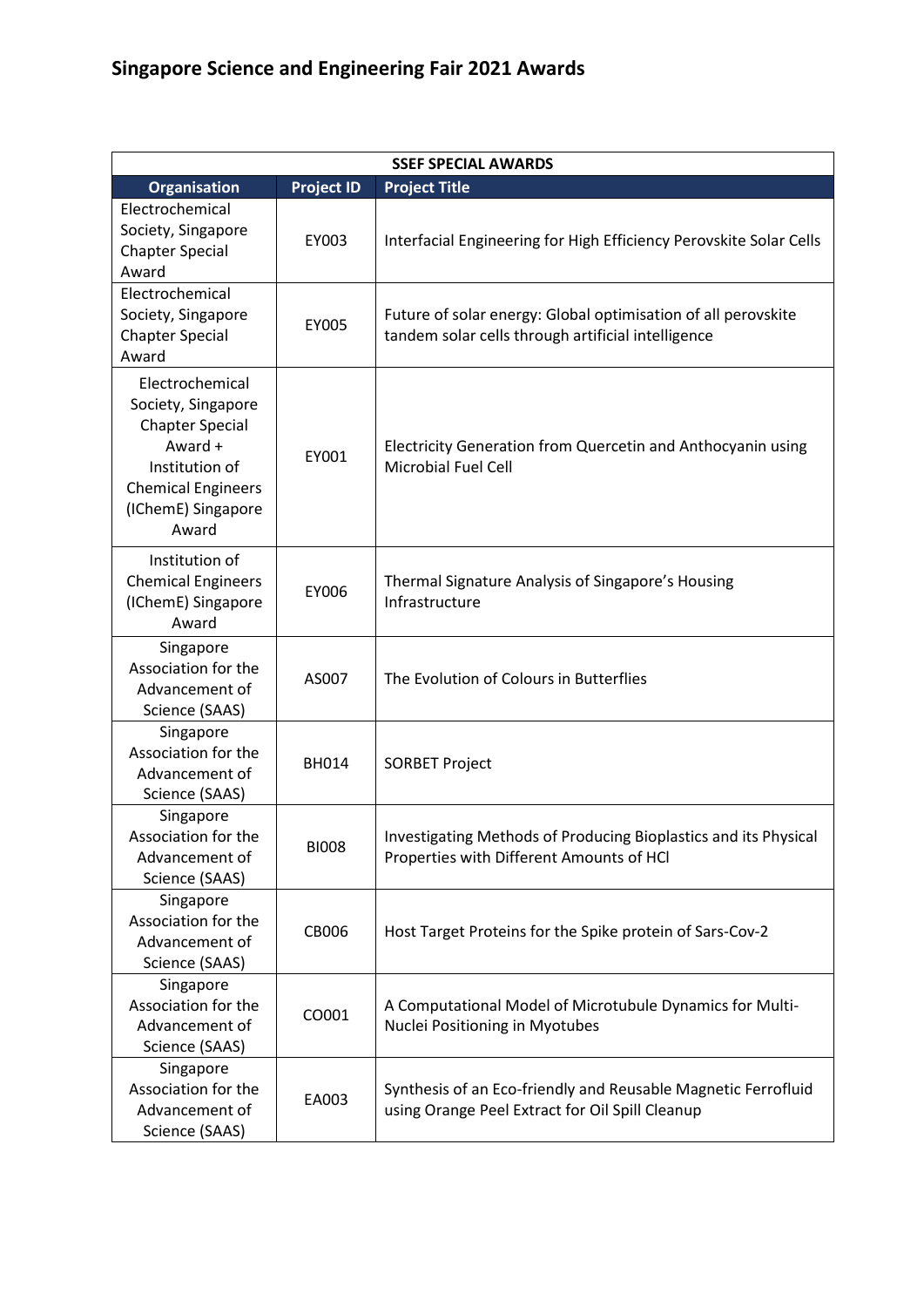| Singapore<br>Association for the<br>Advancement of<br>Science (SAAS) | EA011 | Effectiveness of Non-defatted _Carica_Papaya Seed Powder as<br>a Low-cost Biosorbent in the Removal of Wastewater<br>Pollutants                                                                                                                                                   |
|----------------------------------------------------------------------|-------|-----------------------------------------------------------------------------------------------------------------------------------------------------------------------------------------------------------------------------------------------------------------------------------|
| Singapore<br>Association for the<br>Advancement of<br>Science (SAAS) | EE034 | Fabrication of eco-friendly cellulose-reduced graphene oxide<br>hybrid aerogel from various fruit wastes for water purification                                                                                                                                                   |
| Singapore<br>Association for the<br>Advancement of<br>Science (SAAS) | ES023 | Deep-Learning Driven IoT System for Noise Pollution Analysis<br>on Marine Biodiversity                                                                                                                                                                                            |
| Singapore<br>Association for the<br>Advancement of<br>Science (SAAS) | MI007 | Investigating the effect of bacteria and its synergistic effect on<br>biodegradation of plastic                                                                                                                                                                                   |
| Singapore<br>Association for the<br>Advancement of<br>Science (SAAS) | MS015 | Emergence of Fluorescence Properties in Human Hair tailored<br>by Focused Laser Beam                                                                                                                                                                                              |
| Singapore<br>Association for the<br>Advancement of<br>Science (SAAS) | MS020 | Don't Trash the Ash - Burning Characteristics of the<br>Fluorescence and Conductivity of Bottom Ash                                                                                                                                                                               |
| Singapore<br>Association for the<br>Advancement of<br>Science (SAAS) | PS001 | In-vitro propagation of Tillandsia bulbosa                                                                                                                                                                                                                                        |
| Singapore<br>Association for the<br>Advancement of<br>Science (SAAS) | RO020 | LIAR LIAR PANTS ON FIRE: A COMPUTER VISION APPROACH TO<br><b>DECEPTION DETECTION</b>                                                                                                                                                                                              |
| Singapore<br>Association for the<br>Advancement of<br>Science (SAAS) | SS013 | IMPROVED GRAPHICAL USER INTERFACE FOR INTERACTIVE<br>PIXEL TIGHT SEGMENTATION                                                                                                                                                                                                     |
| Singapore<br><b>Mathematics Society</b><br>Award for Ingenuity       | MA001 | The Wheels of Life                                                                                                                                                                                                                                                                |
| Singapore<br><b>Mathematics Society</b><br>Award for Ingenuity       | MA014 | Functional Equations with Permutations of Finite Order                                                                                                                                                                                                                            |
| Singapore Society for<br>Microbiology and<br>Biotechnology<br>(SSMB) | MI014 | Investigating how the microbial community in the soil changes<br>when Food Waste Anaerobic Digestate is used as fertiliser for<br>the cultivation of the vegetables Bayam (Amaranthus dubius)<br>and Chinese Cabbage (Brassica rapa) and its implications on<br>growth and yield. |